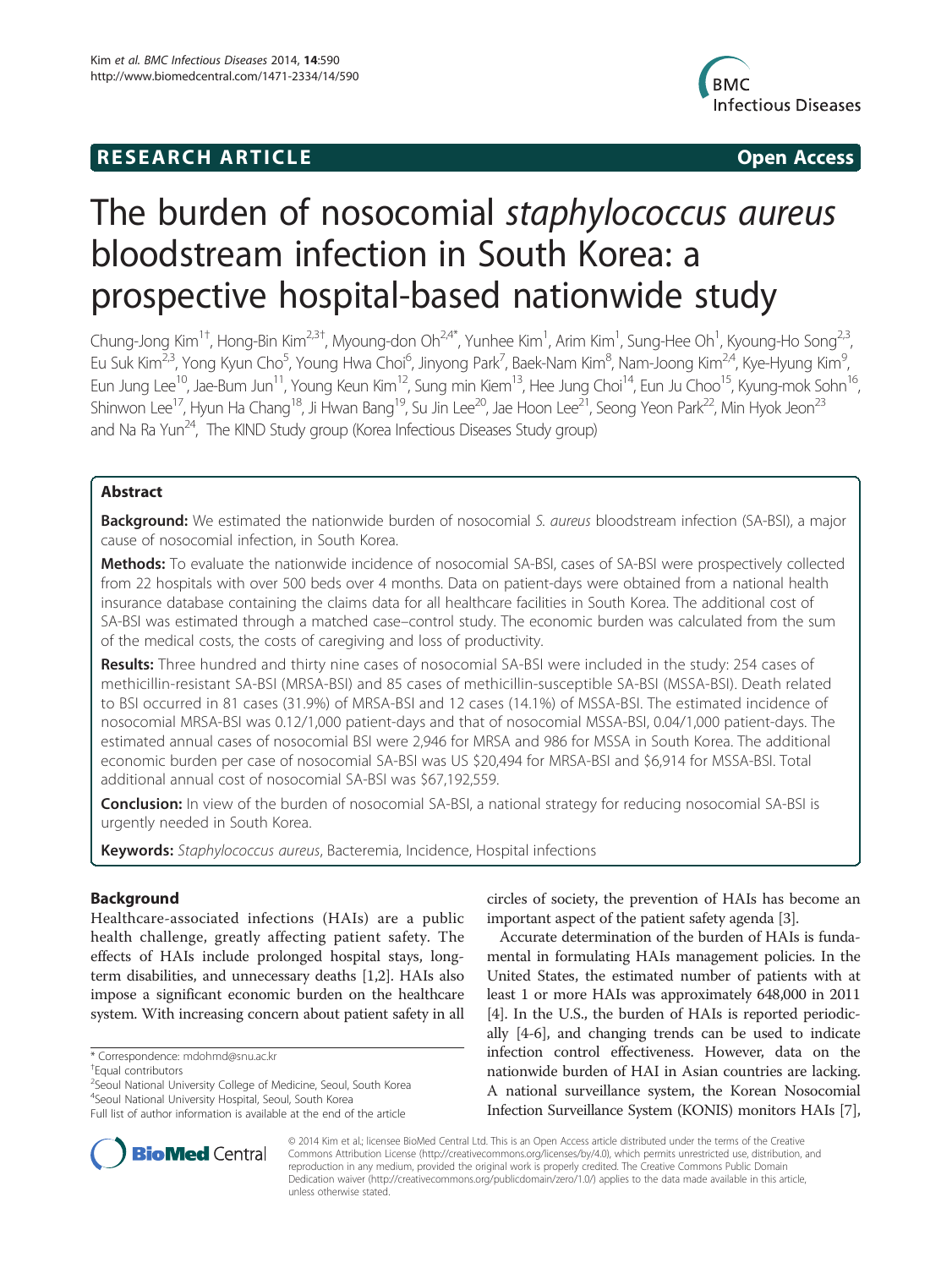but only ICU-acquired bloodstream infections (BSIs) were included. Therefore, studies estimating the burden of nationwide nosocomial infection are urgently required.

Staphylococcus aureus is one of the most important and devastating pathogens among HAIs, and many studies have shown that nosocomial S. *aureus* infection, especially bloodstream infection (SA-BSI) causes a tremendous burdens on the healthcare system [\[2,](#page-7-0)[8-12](#page-8-0)]. Recently, we reported the clinical characteristics and incidence of invasive S. aureus infection in a population-based study [\[13\]](#page-8-0). In the present study, we estimated the nationwide incidence and additional cost of nosocomial SA-BSI in South Korea.

# Methods

# Study population and sources of data

The population for this study consisted of all patients admitted to South Korean hospitals with over 500 beds during the June-September, 2011 study period. In 2011, there were 317 tertiary and general hospitals in South Korea, with 132,585 beds. Of these, 92 had over 500 beds, with a total number of 72,025 beds. We included 22 of a possible 92 hospitals, based on bed numbers and regional distributions (Figure 1). We considered the population of each region, and the proportion of selected hospitals in each region reflected the national proportion of the regional population. The 22 study hospitals had a total of 18,689 beds, which accounted for 25.9% of all hospitals with over 500 beds. All hospitals were acute-care hospitals.

We obtained patient-day data for the general population and the study hospitals from the claims data of the Health Insurance Review and Assessment Service, a mandatory medical insurance system that covers the entire population of South Korea [\[14\]](#page-8-0). Because the study was performed in 2011 and the claims data for that year were not yet complete, the data were extrapolated using the data for the previous 5 years. Data on medical costs were obtained from the administrative database of each study hospital.

#### **Definitions**

Nosocomial SA-BSI was defined as S. aureus infection which occurred after 48 hours of hospitalization, and in which S. aureus was isolated from blood culture. Cases of SA-BSI occurring within 48 hours of hospitalization, but for which the association between the BSI and the current hospitalization was clear were taken to be nosocomial. Exclusion criteria were as follows: 1) community-associated infection, 2) healthcare-associated community-onset infection, and 3) transfer to a study hospital after developing SA-BSI in another hospital.

Mortality associated with SA-BSI was classified as 1) definitely associated or 2) possibly associated. The former was defined as described previously [[15](#page-8-0)]: 1) positive SA-BSI at the time of death or 2) death within 14 days of the documentation of SA-BSI without any other explanation. The latter was defined as: 1) death within 30 days of the documentation of SA-BSI without another explanation. Catheter-associated infection was defined according to the definition proposed by National Nosocomial Infections Surveillance System [\[16\]](#page-8-0); in brief, positive blood culture drawn from a central venous catheter used

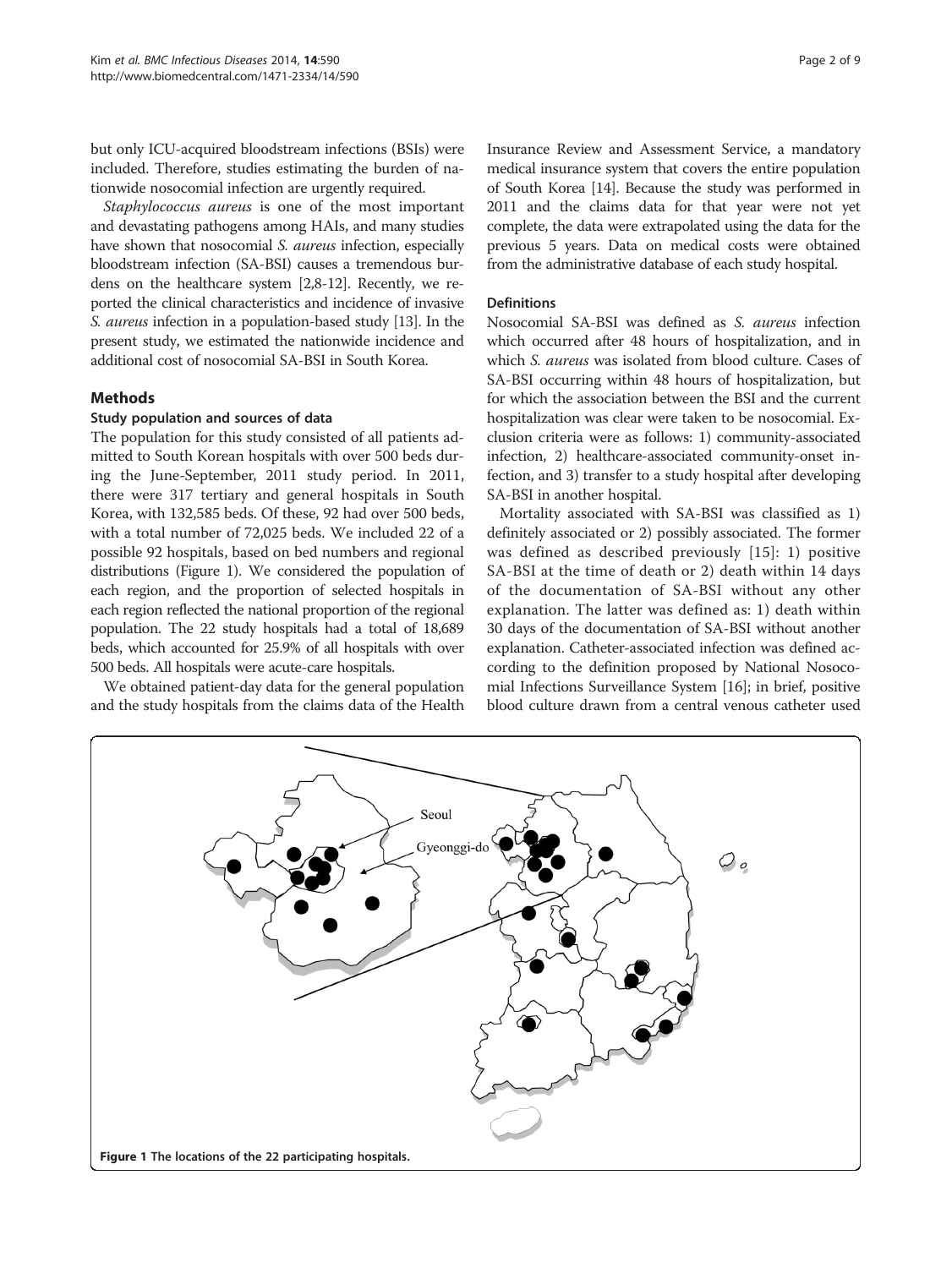within 48 hours of the onset of infection, with no other apparent source of the infection identified.

Hospital charges were defined as the amount hospitals billed for healthcare services to patients. Hospital costs were defined as the sum of hospital charges and the amount that hospitals received from the Reimbursement Service, a National Health Insurance Service in South Korea. Costs were expressed in US dollars (\$) at the exchange rate of 1100 Won per \$ (as of 1st June, 2011).

#### Matched case–control study

We conducted a matched case–control study to estimate the additional cost and length of hospitalization. In that study, nosocomial SA-BSI cases meeting the following conditions were excluded: 1) age under 18 years, 2) bloodstream infection that developed more than 30 days after admission. The latter criterion was adopted because of the difficulty of selecting control patients who were free of any nosocomial infections after 30 days of hospitalization. The control patients were selected according to the following criteria: 1) age (±5 years compared to the matched case), 2) date of admission  $(\pm 2$  weeks relative to the matched case), 3) confinement in the same ward as the case, and 4) underlying medical conditions similar to those of the matched case, and free of nosocomial infections. If two or more controls were identified, Charlson's comorbidity index was used. Case–control pairs were classified into survivor and non-survivor pairs, according to whether the case patient was alive after 12 weeks of follow-up, irrespective of the outcome of the control patient.

# Data variables

Baseline demographic variables, such as age, gender, and underlying diseases were collected from the SA-BSI and control patients. Data on variables related to clinical outcomes, including length of hospitalization, mortality, and intensive care unit use were also collected.

#### Data analyses

# Estimation of annual incidence and number of SA-BSI

The annual number of SA-BSI cases was estimated in two steps. In the first step, the annual incidence of SA-BSI for the study hospitals was calculated as: (number of all nosocomial SA-BSI cases during the  $4$  months)  $\times$  3/total patient-days of the study hospitals for the year 2011. In the second step, the annual number of SA-BSI cases was estimated as: (annual incidence of SA-BSI for the study hospitals)  $\times$  (total patient-days of the 92 hospitals for the year 2011).

# Estimation of additional medical and societal costs of SA-BSI

We estimated the total additional costs of SA-BSI, including direct medical and societal costs. Because the additional medical cost and length of hospital stay could be influenced

by survival, i.e., early deaths could lead to lower medical costs and shorter hospital stays, the calculations were performed separately for survivors and non-survivors.

The direct medical cost of SA-BSI was calculated as the product of the additional medical cost due to SA-BSI and the annual number of SA-BSI patients. The additional medical cost was calculated by subtracting the median hospital cost of the control patients from that of the corresponding SA-BSI patients. The calculation was performed separately for survivors and non-survivors.

The societal costs included the cost of caregiving, and productivity losses due to extended hospitalization and premature death. The cost of caregiving was calculated as the product of the daily cost of the hired caregiver and the excess length of stay (see above). Productivity loss due to extended hospitalization was calculated as the product of the daily wage of adults, the excess length of hospitalization, and the labor participation rate, taken as 25%. The productivity loss due to premature death was calculated from the number of deaths associated with SA-BSI and the annual wages reported by the Ministry of Labor in Korea (Labor Statistics of Korea, Ministry of Labor 2007; available from<http://laborstat.molab.go.kr/>). The productivity loss due to the premature death of a given patient was the sum of the annual wages up to the time that patient would have reached 65 years of age if he or she had not died. The annual discount rate was considered to be 5%. In calculating the latter, only patients under 65 years of age, the mandatory retirement age for almost all professions, were included.

Data were analyzed with Microsoft Excel 2010 (Microsoft Corp, Redmond, WA) and SPSS ver. 19.0 (SPSS Inc., Chicago, IL). The study was approved by the Institutional Review Board of the National Evidence-based healthcare Collaborating Agency and by each participating hospital. The statistical data and analyses were reviewed by KY and OSH.

# Results

#### Baseline characteristics

During 4 months of the study period, 617 cases of SA-BSI were reported, of which 368 (59.6%) were cases of MRSA-BSI and 249 (40.4%) of MSSA-BSI. Community-associated infections consisted of 43 cases of MRSA-BSI and 109 cases of MSSA-BSI; 71 of the MRSA-BSI and 55 of the MSSA-BSI were healthcare-associated community-onset infections. After excluding these cases, 254 cases of MRSA-BSI and 85 cases of MSSA-BSI were included in the analysis. The baseline characteristics of the patients with nosocomial SA-BSI are shown in Table [1](#page-3-0).

#### Clinical features of nosocomial SA-BSI

Of the 254 cases of MRSA-BSI, 104 (40.9%) occurred in the ICU, compared with 18 (21.2%) of the 85 cases of MSSA-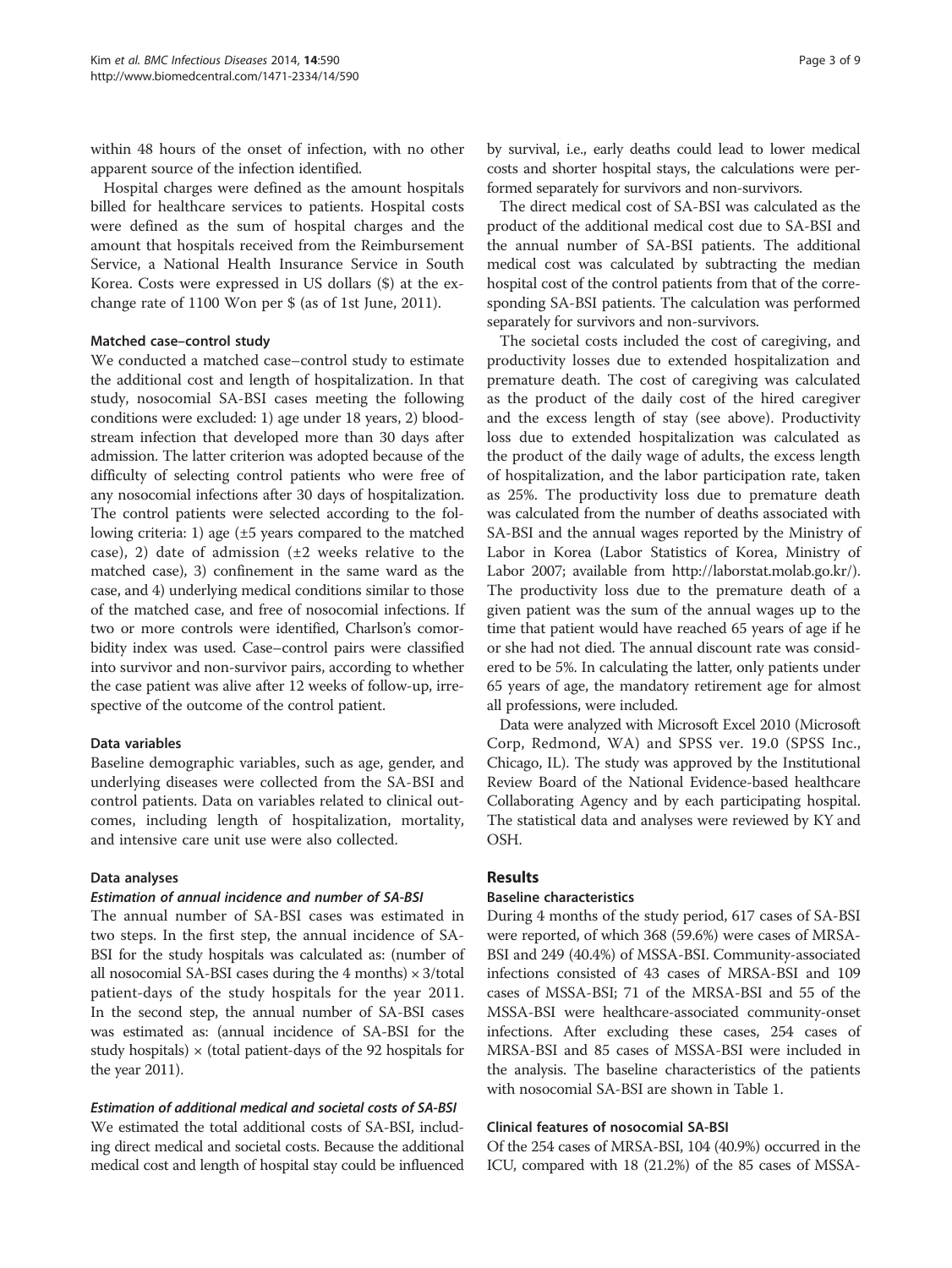| Characteristic                                  | $MRSA (n = 254)$       | $MSSA (n = 85)$       | P-value |
|-------------------------------------------------|------------------------|-----------------------|---------|
| Gender (male/female)                            | 167 (65.7%)/87 (34.3%) | 41 (48.2%)/44 (51.8%) | 0.004   |
| Age, median (IQR)                               | $66(54 - 75)$          | 58 (48-69)            |         |
| Location at BSI onset                           |                        |                       |         |
| Ward                                            | 144 (56.7%)            | 60 (70.6%)            | 0.002   |
| ER                                              | $6(2.4\%)$             | $7(8.2\%)$            |         |
| ICU                                             | 104 (40.9%)            | 18 (21.2%)            |         |
| Central line-associated bloodstream infection   | 94 (37.0%)             | 17 (20.0%)            | 0.004   |
| Interval between admission and detection of BSI |                        |                       |         |
| 1-7 days                                        | 53 (20.9%)             | 48 (56.5%)            |         |
| 8-14 days                                       | 56 (22.0%)             | 19 (22.4%)            |         |
| $15-21$ days                                    | 35 (13.8%)             | $6(7.1\%)$            |         |
| 22-30 days                                      | 19 (7.5%)              | 4 (4.7%)              |         |
| 31-60 days                                      | 56 (22.0%)             | $6(7.1\%)$            |         |
| 61-90 days                                      | 14 (5.5%)              | 0                     |         |
| 91-180 days                                     | 16 (6.3%)              | $1(1.2\%)$            |         |
| 181-365 days                                    | $3(1.2\%)$             | $1(1.2\%)$            |         |
| Over 365 days                                   | $2(0.8\%)$             | 0                     |         |

<span id="page-3-0"></span>Table 1 Baseline characteristics of the patients with Staphylococcus aureus bloodstream infections

Abbreviations: MRSA Methicillin-resistant S. aureus, MSSA Methicillin-susceptible S. aureus, IQR Interquartile range, BSI Bloodstream infection, ER Emergency room, ICU Intensive care unit.

BSI. While 163 cases (64.2%) of MRSA-BSI occurred within 30 days of hospitalisation, only 77 cases (90.6%) of MSSA-BSI occurred within this time period (Table 1).

Catheters were the most frequent primary site of infection for both MRSA-BSI and MSSA-BSI. Pneumonia and surgical site infection were frequently related to MRSA-BSI, while peripheral vein phlebitis and pneumonia were frequently related to MSSA-BSI.

Deaths associated with BSI occurred in 81 cases (31.9%) of MRSA-BSI. Of these, 64 were definitely associated with BSI, and 17 were probably associated with BSI. For MSSA-BSI, 12 deaths (14.1%) were definitely associated with BSI. In a subgroup analysis of central-line associated bloodstream infections (CLABSI), 30 of 94 (31.9%) MRSA-BSI patients died, and 27 out of the 30 deaths were definitely associated with SA-BSI.

Of the 254 MRSA-BSI cases, 121 were excluded from matching with control patients for the following reasons: 91 developed BSI after more than 30 days of hospitalization, 16 were under 18 years of age (two patients were both below 18 and developed BSI after more than a month of hospitalization), and 16 could not be matched with appropriate control patients. Of the 85 MSSA-BSI cases, 28 were excluded from the control patient matching: 8 patients developed BSI after more than a month of hospitalization, 9 were under 18 (one patient was both under 18 and developed BSI after more than a month of hospitalization), and 12 patients could

not be matched with appropriate controls. At the end of this matching process, 56.0% of the cases were matched with controls. Baseline characteristics, including gender, age (excluding pediatric patients), proportions of CLABSI, and mortality between included and excluded cases were similar in the MRSA and MSSA-BSI groups. The clinical and economic outcomes of the cases and controls shown in Table [2](#page-4-0) indicate that the median medical cost of MRSA-BSI was \$19,318, about 2.5 times that of controls (\$7,092). For the patients with MSSA-BSI, the median medical cost was \$8,030 US dollars, almost double the \$4,475 US dollars for the control patients.

#### The estimated annual incidence of nosocomial SA-BSI

The estimated annual incidence of nosocomial SA-BSI per 1,000 patient-days is shown in Table [3.](#page-5-0) The estimated annual incidence of MRSA-BSI was 0.12/1,000 patient-days, and that of MSSA-BSI was 0.04/1,000 patient-days. The estimated annual number of nosocomial SA-BSI cases was 2,946 for MRSA and 986 for MSSA. The estimated annual number of deaths was 943 for MRSA-BSI and 139 for MSSA-BSI.

# The estimated additional cost of nosocomial SA-BSI **MRSA**

The total estimated additional cost of SA-BSI is shown in Table [4.](#page-6-0) The additional medical cost for one case of MRSA-BSI was \$11,259 in the survivor group and \$14,772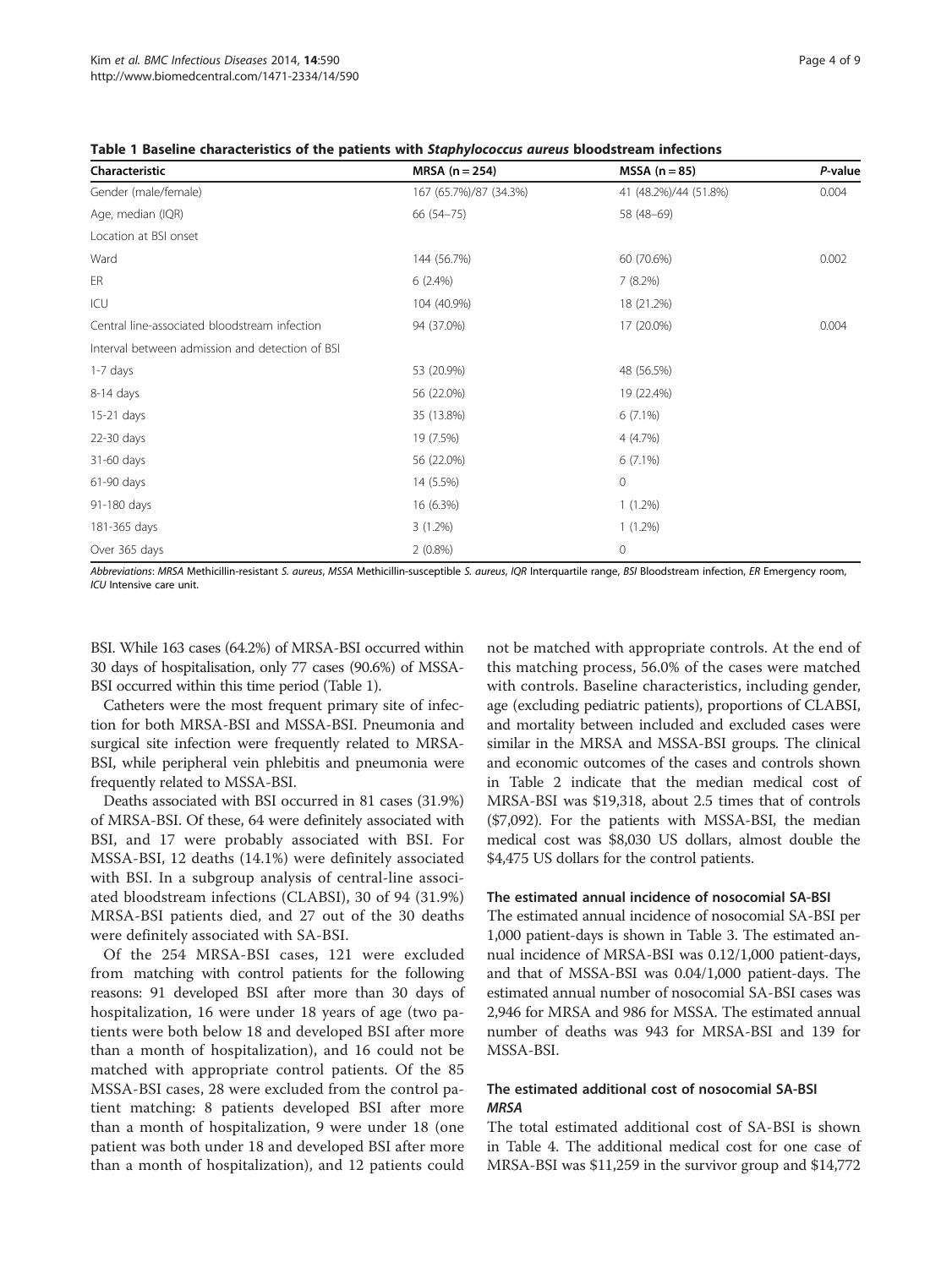<span id="page-4-0"></span>

| Table 2 Clinical and economic characteristics of case and control patients with S, <i>aureus</i> bloodstream infections |
|-------------------------------------------------------------------------------------------------------------------------|
|-------------------------------------------------------------------------------------------------------------------------|

| (a) MRSA vs. control                          |                        |                      |         |  |  |  |  |  |
|-----------------------------------------------|------------------------|----------------------|---------|--|--|--|--|--|
| Characteristic                                | $MRSA (n = 133)$       | Control $(n = 133)$  | P-value |  |  |  |  |  |
| Male gender                                   | 86 (64.7%)             | 84 (63.2%)           | 0.798   |  |  |  |  |  |
| Age (years), median (IQR)                     | $67(56 - 76.5)$        | 68 (56-75)           |         |  |  |  |  |  |
| Died                                          | 49 (36.8%)             | 18 (13.5%)           | < 0.001 |  |  |  |  |  |
| Duration of hospitalization (days), mean (SD) | 38.5 (26.8)            | 25.8 (28.0)          | < 0.001 |  |  |  |  |  |
| Survivor pairs                                | 44.5 (29.6)            | 25.2 (29.0)          | < 0.001 |  |  |  |  |  |
| Non-survivor pairs                            | 28.0 (16.5)            | 27.1 (26.2)          | 0.843   |  |  |  |  |  |
| Charlson's comorbidity index (SD)             | 4.92(2.4)              | 4.5(2.0)             | 0.094   |  |  |  |  |  |
| Hospital cost (\$), median (IQR)              | 19,318 (9,852-29,438)  | 7,092 (2,864-14,609) |         |  |  |  |  |  |
| Survivor pairs                                | 18,699 (9,660-28,369)  | 7,440 (3,095-14,907) |         |  |  |  |  |  |
| Non-survivor pairs                            | 19,647 (10,812-29,821) | 4,875 (2,551-11,850) |         |  |  |  |  |  |
| Hospital charge (\$), median (IQR)            | 4,661 (2,240-7,959)    | 2,359 (870-4,128)    |         |  |  |  |  |  |
| Survivor pairs                                | 4,423 (2,093-8,015)    | 2,394 (1,077-4,384)  |         |  |  |  |  |  |
| Non-survivor pairs                            | 4,763 (2,596-7,930)    | 1,841 (626-3,706)    |         |  |  |  |  |  |
| (b) MSSA vs. control                          |                        |                      |         |  |  |  |  |  |
| Characteristic                                | $MSSA (n = 57)$        | Control $(n = 57)$   | P-value |  |  |  |  |  |
| Male gender                                   | 26 (45.6%)             | 31 (54.4%)           | 0.349   |  |  |  |  |  |
| Age (years), median (IQR)                     | 63 (51.5-71.5)         | 61 (50.5-72.0)       |         |  |  |  |  |  |
| Died                                          | 11 (19.3%)             | $4(7.0\%)$           | 0.052   |  |  |  |  |  |
| Duration of hospitalization (days), mean (SD) | 29.4 (20.7)            | 18.1 (24.4)          | 0.010   |  |  |  |  |  |
| Survivor pairs                                | 31.5(21.7)             | 15.5 (12.9)          | < 0.001 |  |  |  |  |  |
| Non-survivor pairs                            | 17.9 (8.7)             | 32.8 (56.1)          | 0.139   |  |  |  |  |  |
| Charlson's comorbidity index (SD)             | 4.8(2.4)               | 4.1(2.1)             | 0.108   |  |  |  |  |  |
| Hospital cost (\$), median (IQR)              | 8,030 (4,998-17,733)   | 4,475 (2,714-9,973)  |         |  |  |  |  |  |
| Survivor pairs                                | 9,247 (4,991-19,564)   | 4,449 (2,692-10,090) |         |  |  |  |  |  |
| Non-survivor pairs                            | 6,255 (3,952-9,815)    | 5,847 (2,151-10,771) |         |  |  |  |  |  |
| Hospital charge (\$), median (IQR)            | 2,054 (918-4,753)      | 1,517 (669-3,673)    |         |  |  |  |  |  |
| Survivor pairs                                | 2,056 (845-4,822)      | 1,442 (619-3,309)    |         |  |  |  |  |  |
| Non-survivor pairs                            | 1,713 (1,229-3,041)    | 1,855 (723-4,364)    |         |  |  |  |  |  |

Abbreviations: MRSA Methicillin-resistant S. aureus, IQR Interquartile range, SD Standard deviation.

in the non-survivor group. The costs of caregiving due to the excess days of hospitalization were \$927 and \$273 in the survivor and non-survivor groups, respectively. The total additional cost of MRSA-BSI was estimated to be \$60,375,506 annually, corresponding to \$20,494 per case of MRSA-BSI. Medical costs accounted for 60.4% of the total additional costs, and productivity loss due to premature death for 35.4%.

#### MSSA

The additional medical cost of MSSA-BSI was \$4,797 in the survivor group and \$408 in the non-survivor group. The cost of caregiving due to excess hospitalization was \$818 in the survivor group. However, in the non-survivor group, the length of hospital stay was shorter in the SA-BSI group than in the control, and no additional cost was generated. The total additional cost of MSSA-BSI was estimated to be \$6,817,053 annually, which corresponds to \$6,914 per case of MSSA-BSI. Medical costs accounted for 60.4% of the total additional costs, and productivity loss due to premature death for 27.7%.

# **Discussion**

We set out to determine the annual national financial burden of SA-BSI in South Korea. We estimated that the annual incidence of nosocomial SA-BSI was 0.16/1000 patient-days, and that there were 3,932 cases of nosocomial SA-BSI, resulting in 1,082 fatalities in 2011. We also estimated that the additional medical cost of nosocomial BSI was \$12,226 per case of MRSA-BSI and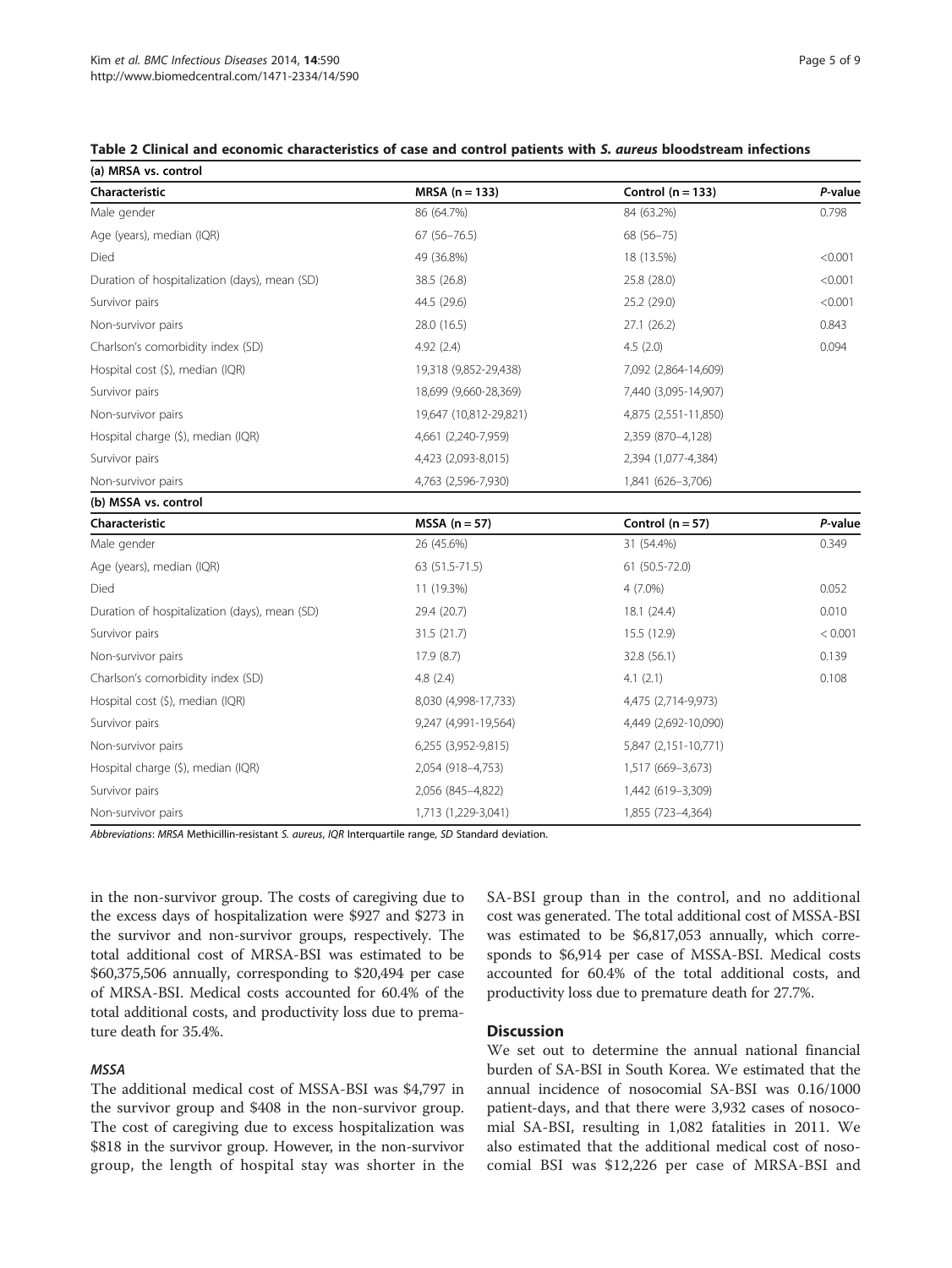| Age group    |             | <b>Actual number</b> |                |                | Total patient-days for<br>22 hospitals |           | Incidence of SA BSI (per 1,000<br>patient-days) |      | Total patient-days for 92<br>hospitals |              | <b>Estimated annual number</b><br>of SA-BSI cases |               |              |             |         |              |
|--------------|-------------|----------------------|----------------|----------------|----------------------------------------|-----------|-------------------------------------------------|------|----------------------------------------|--------------|---------------------------------------------------|---------------|--------------|-------------|---------|--------------|
|              |             | <b>Male</b>          | Female         | <b>Total</b>   | Male                                   | Female    | <b>Total</b>                                    | Male | Female                                 | <b>Total</b> | Male                                              | <b>Female</b> | <b>Total</b> | Male        | Female  | <b>Total</b> |
| <b>Total</b> | <b>MRSA</b> | 167                  | 87             | 254            | 3,273,055                              | 2,987,471 | 6,260,525                                       | 0.15 | 0.09                                   | 0.12         | 12,865,024                                        | 11,342,270    | 24,207,293   | 1969        | 991     | 2946         |
|              | <b>MSSA</b> | 41                   | 44             | 85             |                                        |           |                                                 | 0.04 | 0.04                                   | 0.04         |                                                   |               |              | 483         | 501     | 986          |
| $0 - 9$      | <b>MRSA</b> | 6                    | 7              | 13             | 389,736                                | 292,724   | 682,460                                         | 0.05 | 0.07                                   | 0.06         | 1,272,094                                         | 960,391       | 2,232,485    | 59          | 69      | 128          |
|              | <b>MSSA</b> | 3                    | 5              | 8              |                                        |           |                                                 | 0.02 | 0.05                                   | 0.04         |                                                   |               |              | 29          | 49      | 79           |
| $10-19$      | <b>MRSA</b> | $\overline{4}$       | $\circ$        | $\overline{4}$ | 157,139                                | 97,236    | 254,375                                         | 0.08 | 0.00                                   | 0.05         | 543,108                                           | 333,271       | 876,379      | 41          | $\circ$ | 41           |
|              | <b>MSSA</b> | $\mathbf{0}$         |                |                |                                        |           |                                                 | 0.00 | 0.03                                   | 0.01         |                                                   |               |              | $\mathbf 0$ | 10      | 10           |
| $20 - 29$    | <b>MRSA</b> | $\overline{2}$       |                | 3              | 156,072                                | 160,269   | 316,341                                         | 0.04 | 0.02                                   | 0.03         | 568,594                                           | 591,027       | 1,159,621    | 22          | 11      | 33           |
|              | <b>MSSA</b> | $\Omega$             | $\overline{2}$ | $\overline{2}$ |                                        |           |                                                 | 0.00 | 0.04                                   | 0.02         |                                                   |               |              | $\Omega$    | 22      | 22           |
| 30-39        | <b>MRSA</b> | 8                    | $\overline{4}$ | 12             | 208,994                                | 291,053   | 500,048                                         | 0.11 | 0.04                                   | 0.07         | 804,148                                           | 1,062,531     | 1,866,679    | 92          | 44      | 134          |
|              | <b>MSSA</b> | 3                    | $\mathbf{0}$   | 3              |                                        |           |                                                 | 0.04 | 0.00                                   | 0.02         |                                                   |               |              | 35          | $\circ$ | 34           |
| 40-49        | <b>MRSA</b> | 9                    | 8              | 17             | 375,999                                | 383,098   | 759,097                                         | 0.07 | 0.06                                   | 0.07         | 1,501,241                                         | 1,464,574     | 2,965,815    | 108         | 92      | 199          |
|              | <b>MSSA</b> | $\overline{4}$       | $\overline{4}$ | 8              |                                        |           |                                                 | 0.03 | 0.03                                   | 0.03         |                                                   |               |              | 48          | 46      | 94           |
| 50-59        | <b>MRSA</b> | 38                   | 10             | 48             | 599,353                                | 478,517   | 1,077,870                                       | 0.19 | 0.06                                   | 0.13         | 2,392,430                                         | 1,898,890     | 4,291,320    | 455         | 119     | 573          |
|              | <b>MSSA</b> | 13                   | 9              | 22             |                                        |           |                                                 | 0.07 | 0.06                                   | 0.06         |                                                   |               |              | 156         | 107     | 263          |
| 60-69        | <b>MRSA</b> | 48                   | 11             | 59             | 660,593                                | 515,558   | 1,176,151                                       | 0.22 | 0.06                                   | 0.15         | 2,774,688                                         | 2,005,009     | 4,779,697    | 605         | 128     | 719          |
|              | <b>MSSA</b> | 13                   | 9              | 22             |                                        |           |                                                 | 0.06 | 0.05                                   | 0.06         |                                                   |               |              | 164         | 105     | 268          |
| 70-79        | <b>MRSA</b> | 34                   | 29             | 63             | 568,375                                | 554,828   | 1,123,203                                       | 0.18 | 0.16                                   | 0.17         | 2,311,691                                         | 2,156,892     | 4,468,583    | 415         | 338     | 752          |
|              | <b>MSSA</b> | 4                    | 11             | 15             |                                        |           |                                                 | 0.02 | 0.06                                   | 0.04         |                                                   |               |              | 49          | 128     | 179          |
| $>80$        | <b>MRSA</b> | 18                   | 17             | 35             | 156,794                                | 214,188   | 370,981                                         | 0.34 | 0.24                                   | 0.28         | 697,029                                           | 869,686       | 1,566,715    | 240         | 207     | 443          |
|              | <b>MSSA</b> |                      | 3              | $\overline{4}$ |                                        |           |                                                 | 0.02 | 0.04                                   | 0.03         |                                                   |               |              | 13          | 37      | 51           |

<span id="page-5-0"></span>Table 3 Incidence of nosocomial Staphylococcus aureus bloodstream infection and estimated annual number of cases nationwide

Abbreviations: MRSA Methicillin-resistant S. aureus, MSSA Methicillin-susceptible S. aureus, SA-BSI S. aureus bloodstream infection.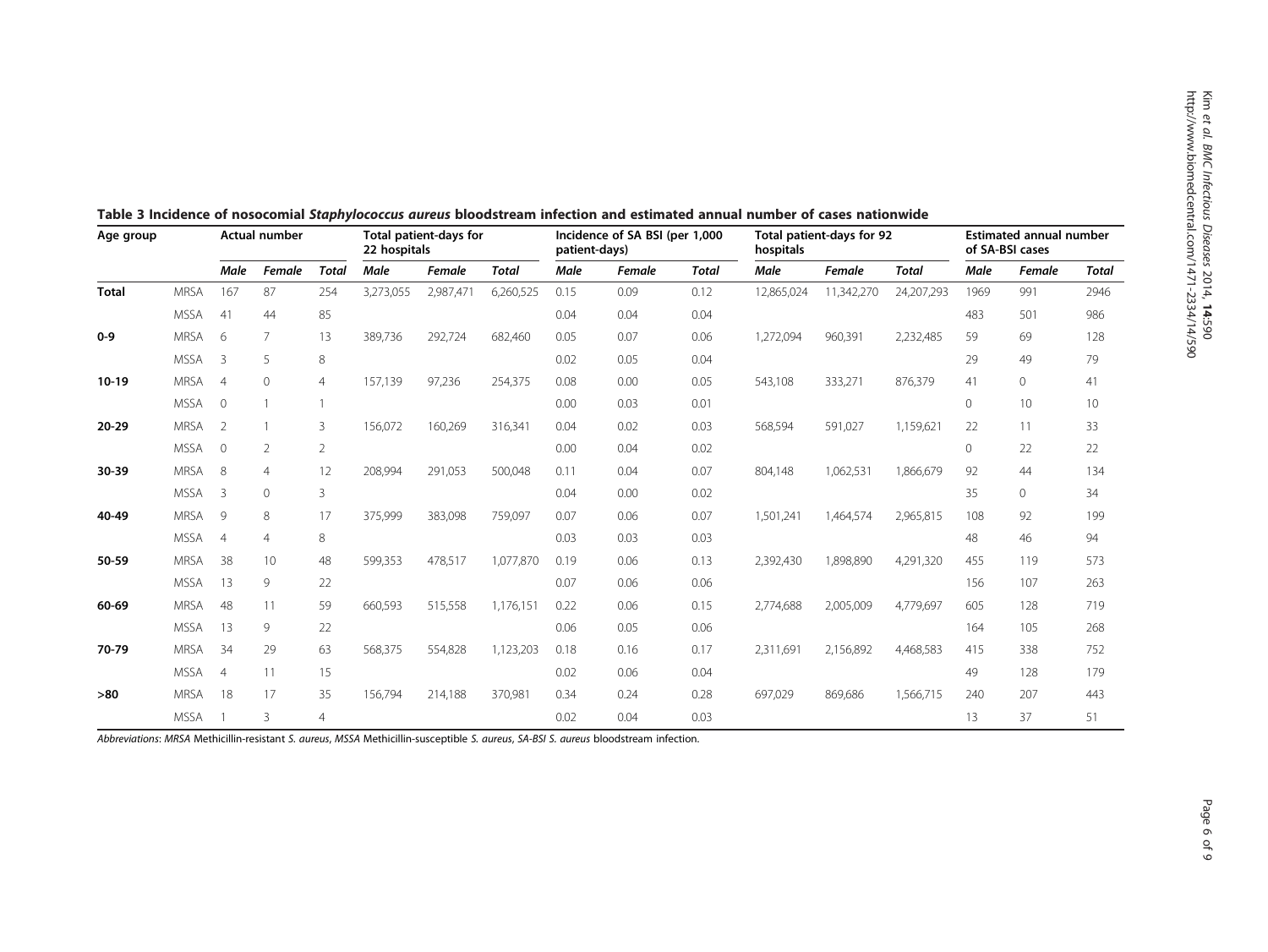|                                            |        | <b>MRSA</b>                                       |                              |                                       | <b>MSSA</b>                                |                              |                                       |  |  |
|--------------------------------------------|--------|---------------------------------------------------|------------------------------|---------------------------------------|--------------------------------------------|------------------------------|---------------------------------------|--|--|
|                                            |        | <b>Additional cost</b><br>per patient (\$)        | Annual number<br>of patients | <b>Additional</b><br>annual cost (\$) | <b>Additional cost</b><br>per patient (\$) | Annual number<br>of patients | <b>Additional</b><br>annual $cost(5)$ |  |  |
| Medical cost, median                       |        |                                                   |                              |                                       |                                            |                              |                                       |  |  |
| Survivors                                  |        | 11,259                                            | 2003                         | 22,551,777                            | 4,797                                      | 847                          | 4,063,059                             |  |  |
| Non survivors                              |        | 14,772                                            | 943                          | 13,929,996                            | 408                                        | 139                          | 56,712                                |  |  |
| Sub-total                                  |        |                                                   | 2946                         | 36,481,773                            |                                            | 986                          | 4,119,771                             |  |  |
| Cost of care giving                        |        |                                                   |                              |                                       |                                            | 986                          |                                       |  |  |
| Survivors                                  |        | 927                                               | 2003                         | 1,857,327                             | 818                                        | 847                          | 693,000                               |  |  |
| Non survivors                              |        | 273                                               | 943                          | 257,182                               | $0^*$                                      | 139                          |                                       |  |  |
| Subtotal                                   |        |                                                   | 2946                         | 2,114,509                             |                                            | 986                          | 693,000                               |  |  |
|                                            |        | Productivity loss due to extended hospitalization |                              |                                       |                                            |                              |                                       |  |  |
| Survivors                                  | Male   | 187                                               | 1368                         | 255,546                               | 165                                        | 425                          | 70,051                                |  |  |
|                                            | Female | 126                                               | 635                          | 80,163                                | 111                                        | 421                          | 46,895                                |  |  |
| Non survivors                              | Male   | 55                                                | 601                          | 33,020                                | $()^*$                                     | 59                           |                                       |  |  |
|                                            | Female | 37                                                | 342                          | 12,698                                | $0^*$                                      | 80                           |                                       |  |  |
| Subtotal                                   |        |                                                   | 2946                         | 381,428                               |                                            | 986                          | 116,946                               |  |  |
| Productivity loss due to premature death   |        |                                                   | 943                          | 21,397,796                            |                                            | 139                          | 1,887,336                             |  |  |
| Total additional cost of nosocomial SA-BSI |        |                                                   | 2946                         | 60,375,506                            |                                            | 986                          | 6,817,053                             |  |  |

# <span id="page-6-0"></span>Table 4 Estimate of the annual economic burden of nosocomial S. aureus bloodstream infection in South Korea

Abbreviations: MRSA Methicillin-resistant S. aureus, MSSA Methicillin-susceptible S. aureus, SA-BSI S. aureus bloodstream infection.

\*Because hospital stays were shorter in the non-survivors in the MSSA group, no additional cost was generated.

\$3,555 per case of MSSA-BSI. The annual economic burden of nosocomial SA-BSI in South Korea was estimated to be > \$67.2 million, of which medical costs comprised 60.4%. This is the first nationwide nosocomial surveillance data on the clinical and financial burdens from an Asian country.

In a previous study, we reported that the estimated number of invasive S. aureus infection was 21,000 cases in 3 areas of South Korea, and that 55% of them were nosocomial infections [[13\]](#page-8-0). This suggested that the incidence of S. aureus bacteremia was 43.3 per 100,000 person-years. A recent study from a single Korean hospital reported that the incidence of MRSA-BSI was 0.12/1,000 patient-days [\[17\]](#page-8-0), which is in line with the results of the present study. The Korea Centers for Disease Control and Prevention (K-CDC) collect data on multidrug-resistant organisms via a laboratory-based surveillance system, and 4,153 cases of MRSA-BSI were reported to the K-CDC in 2012 [[18](#page-8-0)], a figure in line with our findings. Unfortunately, KONIS, another surveillance system, collects data on nosocomial infections in intensive care units only, and excluding those at general wards, thus our data are not comparable with those of KONIS [[7\]](#page-8-0). Notably, a Taiwanese study also found that the incidence of SA-BSI was 0.01-0.88/1,000 patient-days [\[19\]](#page-8-0).

We included only *S. aureus* in this study, and therefore we could not estimate the incidence of nosocomial BSI of other organisms. S. aureus usually accounts for 10-20%

of all causes of nosocomial BSI [\[20-22\]](#page-8-0), and a recent study from South Korea also reported similar results [[23\]](#page-8-0). If we assumed S. aureus comprised 10-20% of nosocomial BSI, the annual number of nosocomial BSI of all organisms could be estimated as range from 19,660 to 39,320 in 2011 in South Korea. As the total number of hospital admissions was 6,453,839 in 2011 [\[24](#page-8-0)], approximately 30.5-60.9 per 10,000 admitted patients are estimated to suffer from nosocomial BSI. It is of interest that the estimated burden of BSI is very close to that reported from England, which ranged from 19,202 to 28,804 patients per year [\[25](#page-8-0)].

Our matched-control study showed that the additional medical costs were \$12,226 and \$3,555, for MRSA-BSI and MSSA-BSI, respectively. These are comparable to data from Canada, with additional costs for MRSA-BSI of \$6,878 to \$17,553 [[12,26\]](#page-8-0). However, these costs are small compared to the additional costs in the U.S.A of \$23,690 to \$27,083 for MRSA-BSI and \$9,661 to \$19,212 for MSSA [\[8-10](#page-8-0)]. This vast difference in the additional hospital costs is mainly due to differences between the healthcare systems, especially in terms of the medical price-setting, insurance system and reimbursement policy.

Nosocomial SA-BSI imposes a large economic burden on our healthcare system. We found that the additional cost of nosocomial SA-BSI was > \$67.2 million. This is an enormous burden, but because the proportion SA-BSI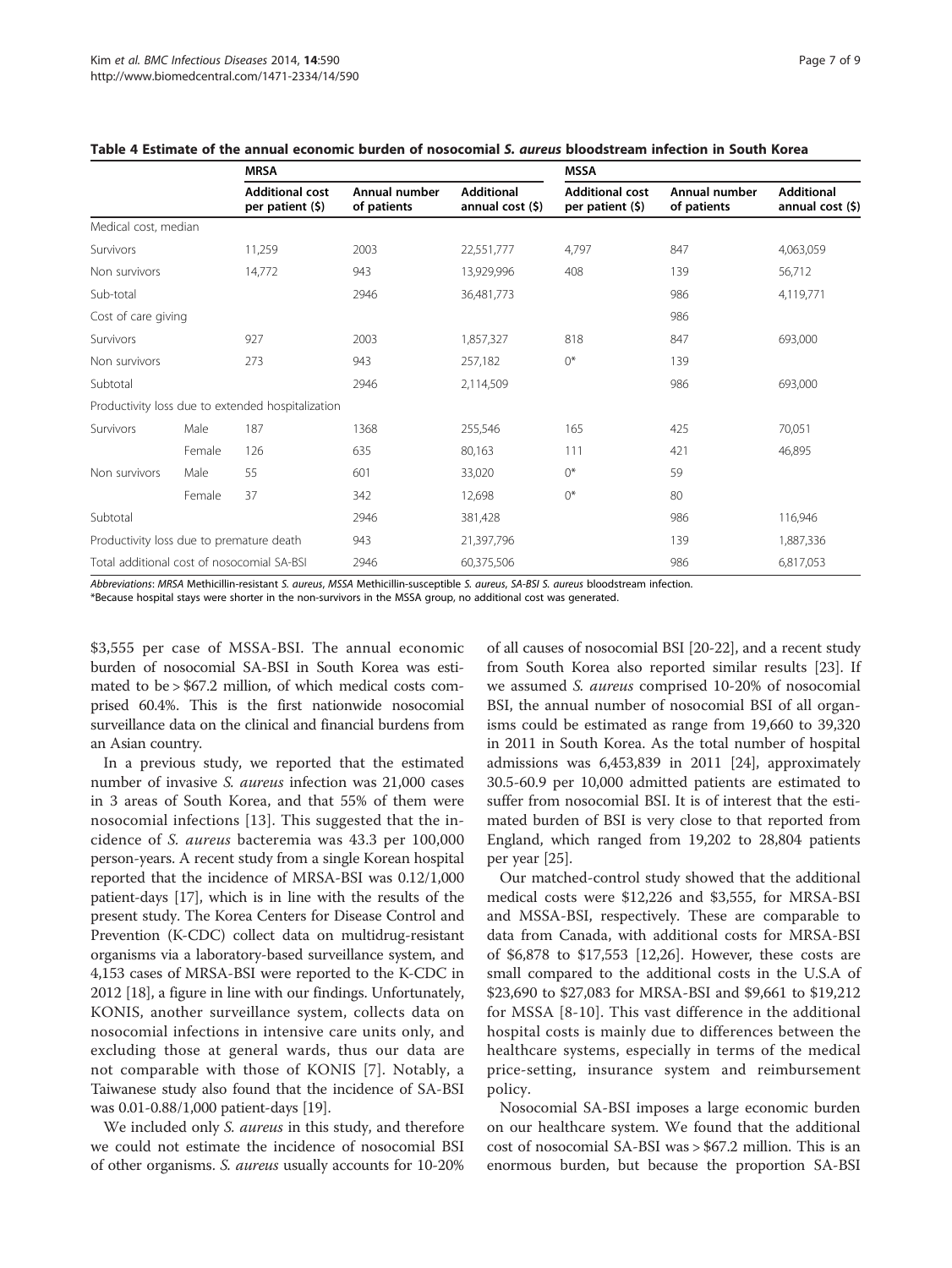<span id="page-7-0"></span>contributed to the total burden of nosocomial infections is unknown, we could not estimate the total burden of nosocomial infection. Considering that this study did not include BSI of other organisms and other HAIs such as pneumonia, urinary tract infections and wound infections, HAIs can be understood to impose a huge economic burden on our healthcare system. Studies of the nationwide economic burden of HAIs have been reported for many countries [[11,27](#page-8-0)]. De Kraker et al. estimated that the increasing burden imposed by antimicrobial-resistant organisms will surpass that of other major diseases. In the U.S.A., the total cost of the 5 major HAIs was \$9.8 billion and initiatives are considered essential to reduce HAIs [\[28](#page-8-0)]. Our data provide an important foundation for creating a nationwide plan to reduce HAIs.

This study had certain limitations. First, the sampling period was short. We accept that a short sampling period may distort the estimates made, because of seasonal variations in disease incidence, and sampling bias. However, seasonal variations in S. aureus HAIs are less common than are variations in skin and soft tissue infections, community-acquired infections, and in pediatric populations [[29,30](#page-8-0)]. Many studies have found that nosocomial infection rates do not vary seasonally [[31,32\]](#page-8-0). We earlier also found that no seasonal variability was evident [[13](#page-8-0)]. In surveillance of K-CDC, monthly variation in incidence of MRSA bacteremia was also not evident [[18\]](#page-8-0).

Secondly, because we studied only hospitals with over 500 beds, data on the nosocomial SA-BSI incidence in smaller hospitals were not included. We selected hospitals that employed infectious disease specialists, because each SAB case was required to be reviewed by such a specialist. In South Korea, more than 90% of infectious diseases specialists work in university-affiliated hospitals or large hospitals (over 500 beds), and we thus could not include mediumsized and small hospitals in our study. As it is not known whether the incidence of HAIs in small or medium-sized hospitals is higher or lower than that in large hospitals, our data cannot be extrapolated to hospitals with less than 500 beds. According to data provided by the multidrug-resistant organism surveillance system in South Korea, cases of MRSA-BSI in hospitals with 300–499 beds account for 11.7% of all cases. Therefore, considering the extent of nosocomial SA-BSI in hospitals with 500 beds or less, we estimate that more than 10-20% of all SA-BSI cases were omitted in our estimations, and, hence, the calculated cost may be at the lower end of the real nationwide figure.

# Conclusion

In conclusion, approximately 3,932 cases of nosocomial SA-BSI occurred in 2011 in the South Korean hospitals surveyed (those with 500 or more beds), and 1,082 patients died. The economic burden of nosocomial SA-BSI exceeded \$67.2 million. A national strategy to reduce such infections featuring a campaign to improve hand hygiene practice, dissemination of bundle approach when managing central catheter, and periodic estimation of the burden of such infections, is urgently needed.

#### Competing interest

The authors declare that they have no competing interests.

#### Authors' contributions

CJ-K, HB-K, KH-S, ES-K, and M-O designed the study protocol; HB-K, YK-C, YH-C, JY-P, BN-K, NJ-K, KH-K, EJ-L, JB-J, YK-K, S-K, HJ-C, EJ-C, KM-S, S-L, HH-C, JH-B, SJ-L, JH-L, SY-P, MH-J and NR-Y collected the data of each participating hospital; YH-K, AR-K, SH-O performed statistical analysis and estimation; M-O managed the overall research process; CJ-K and HB-K prepared the initial draft of the manuscript; M-O revised the manuscript and finalized it; all authors were involved in manuscript review and editing. All authors read and approved the final manuscript.

#### Acknowledgements

We thank all the participating hospitals and the Health Insurance Review and Assessment Service (HIRA) for generously providing data. The authors are also indebted to J. Patrick Barron, Professor Emeritus, Tokyo Medical University and Adjunct Professor Seoul National University Bundang Hospital for his editing of the manuscript.

#### Funding source

This work was supported by the National Evidence-based Healthcare Collaborating Agency (NECA) of Korea (NM11-002).

#### Author details

<sup>1</sup>National Evidence-based Healthcare Collaborating Agency, Seoul, South Korea. <sup>2</sup> Seoul National University College of Medicine, Seoul, South Korea.<br><sup>3</sup> Seoul National University Bundang Hespital, Seoul, South Korea. <sup>4</sup> Seoul. Seoul National University Bundang Hospital, Seoul, South Korea. <sup>4</sup>Seoul National University Hospital, Seoul, South Korea. <sup>5</sup>Gachon University Gi Hospital, Incheon, South Korea. <sup>6</sup>Ajou University College of Medicine, Suwon, South Korea. <sup>7</sup> Borame Hospital, Seoul, South Korea. <sup>8</sup> Inje University College of Medicine, Seoul, South Korea. <sup>9</sup>Pusan National University Hospital, Busan, South Korea. <sup>10</sup>Soonchunhyang University Hospital, Seoul, South Korea.<br><sup>11</sup>Ulsan University Hospital, University of Ulsan College of Medicine, Ulsan, South Korea. <sup>12</sup>Yonsei University, Wonju, South Korea. <sup>13</sup>Inje University Haeundae Paik Hospital, Busan, South Korea. <sup>14</sup>Ewha Woman's University, Seoul, South Korea. <sup>15</sup>Soonchunhyang University Bucheon Hospital, Bucheon, South Korea. <sup>16</sup>Chungnam National University Hospital, Daejon, South Korea.<br><sup>17</sup>Daegu Fatima Hospital, Daegu, South Korea. <sup>18</sup>Kyungpook National University Hospital, Daegu, South Korea. <sup>19</sup>National Medical Center, Seoul, South Korea. <sup>20</sup>Pusan National University Yangsan Hospital, Yangsan, South Korea. <sup>21</sup>Wonkwang University, Iksan, South Korea. <sup>22</sup>Dongguk University, Goyang, South Korea. <sup>23</sup>Soonchunhyang University Cheonan Hospital, Cheonan, South Korea. 24Chosun University, Gwangju, South Korea.

#### Received: 30 June 2014 Accepted: 24 October 2014 Published online: 14 November 2014

#### References

- 1. Herwaldt LA, Cullen JJ, Scholz D, French P, Zimmerman MB, Pfaller MA, Wenzel RP, Perl TM: A prospective study of outcomes, healthcare resource utilization, and costs associated with postoperative nosocomial infections. Infect Control Hosp Epidemiol 2006, 27(12):1291–1298.
- 2. Noskin GA, Rubin RJ, Schentag JJ, Kluytmans J, Hedblom EC, Jacobson C, Smulders M, Gemmen E, Bharmal M: National trends in staphylococcus aureus infection rates: impact on economic burden and mortality over a 6-year period (1998–2003). Clin Infect Dis 2007, 45(9):1132–1140.
- 3. WHO: Report on the burden of endemic health care-associated infection worldwide. 2011, 1-34.
- 4. Magill SS, Edwards JR, Bamberg W, Beldavs ZG, Dumyati G, Kainer MA, Lynfield R, Maloney M, McAllister-Hollod L, Nadle J, Ray SM, Thompson